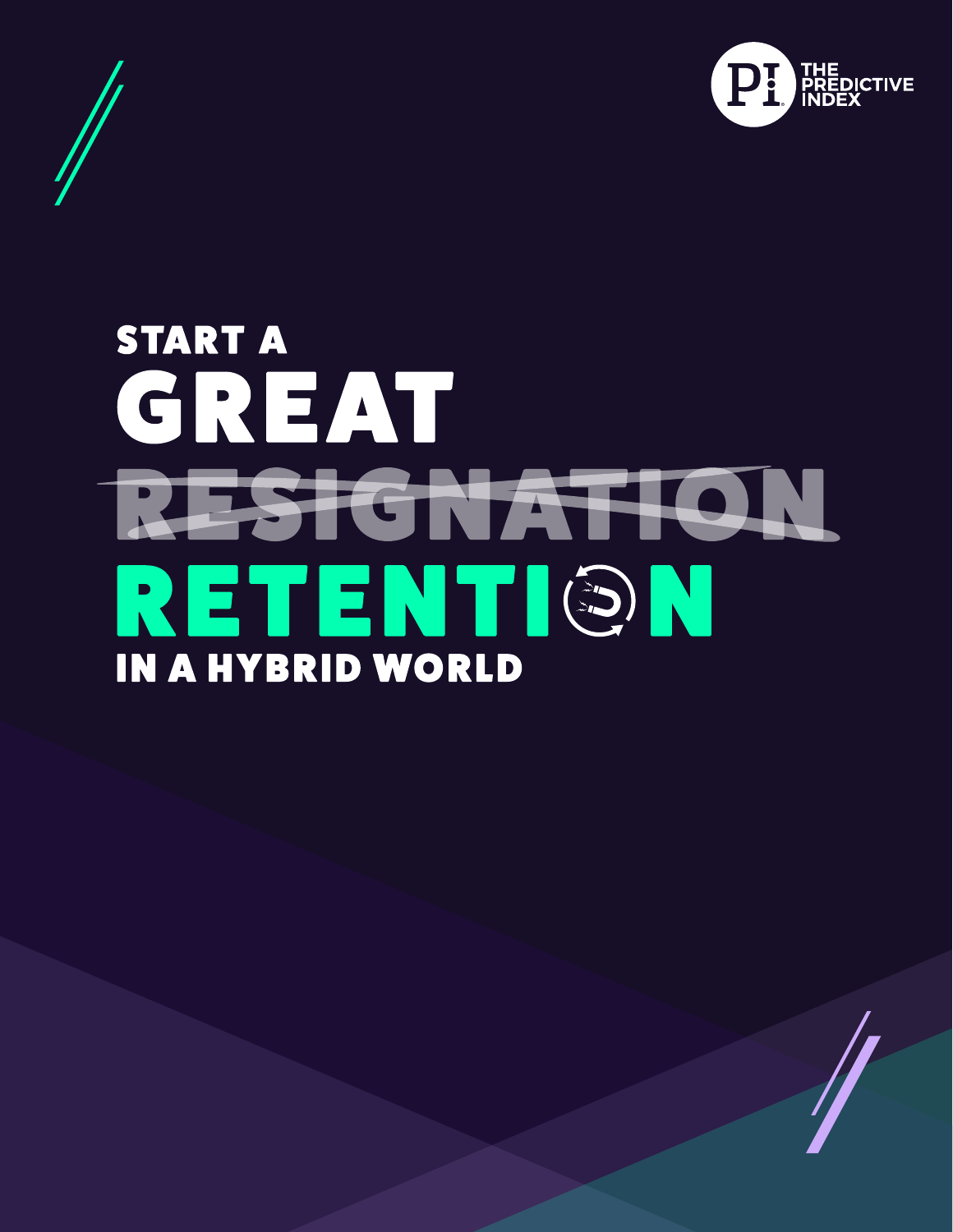By now, you've surely heard about the "Great Resignation," and maybe you've wondered whether the term is a little hyperbolic —catchy and cute at the cost of representing what's really happening in the employment world.

Unfortunately, as both the people and data can attest, the answer is definitively "no."

The Great Resignation is very real. Workers are quitting their jobs at record rates, for a range of reasons, across almost every industry.

If you're a business owner, an HR professional, or an employer of any sort, your concerns are valid. Your antennae should be all the way up.

#### BUT LET'S LET THE NUMBERS TELL IT:

- **73%** of companies surveyed in our 2021 People Management Report are hiring.
- **68%** of the same respondent pool plans to move forward with a hybrid workforce.
- And roughly **1 in 2** employees are considering changing careers right now.

That makes for a perfect storm. Opportunity abounds as the economy improves and more companies broaden their hiring searches by embracing remote work. Half of the workforce is ready to make moves. Many people already have.

A record four million Americans quit their jobs in April 2021, and that figure didn't exactly fall off in the months that followed. June saw 3.9 million people quit—and 5.6 million "separate" from their jobs in some form or another. In short, the sample size may still be small, but the rate of turnover has been startlingly consistent.

It all begs one very simple question: *Why?* 

The answers are a lot more nuanced. But our **[People Management Report](https://www.predictiveindex.com/learn/inspire/resources/surveys-reports/people-management-report/)** found some themes already surfacing—and nearly all the insights connect to people. So if you want to flip the script on The Great Resignation and start your own **Great Retention**, read on**.**

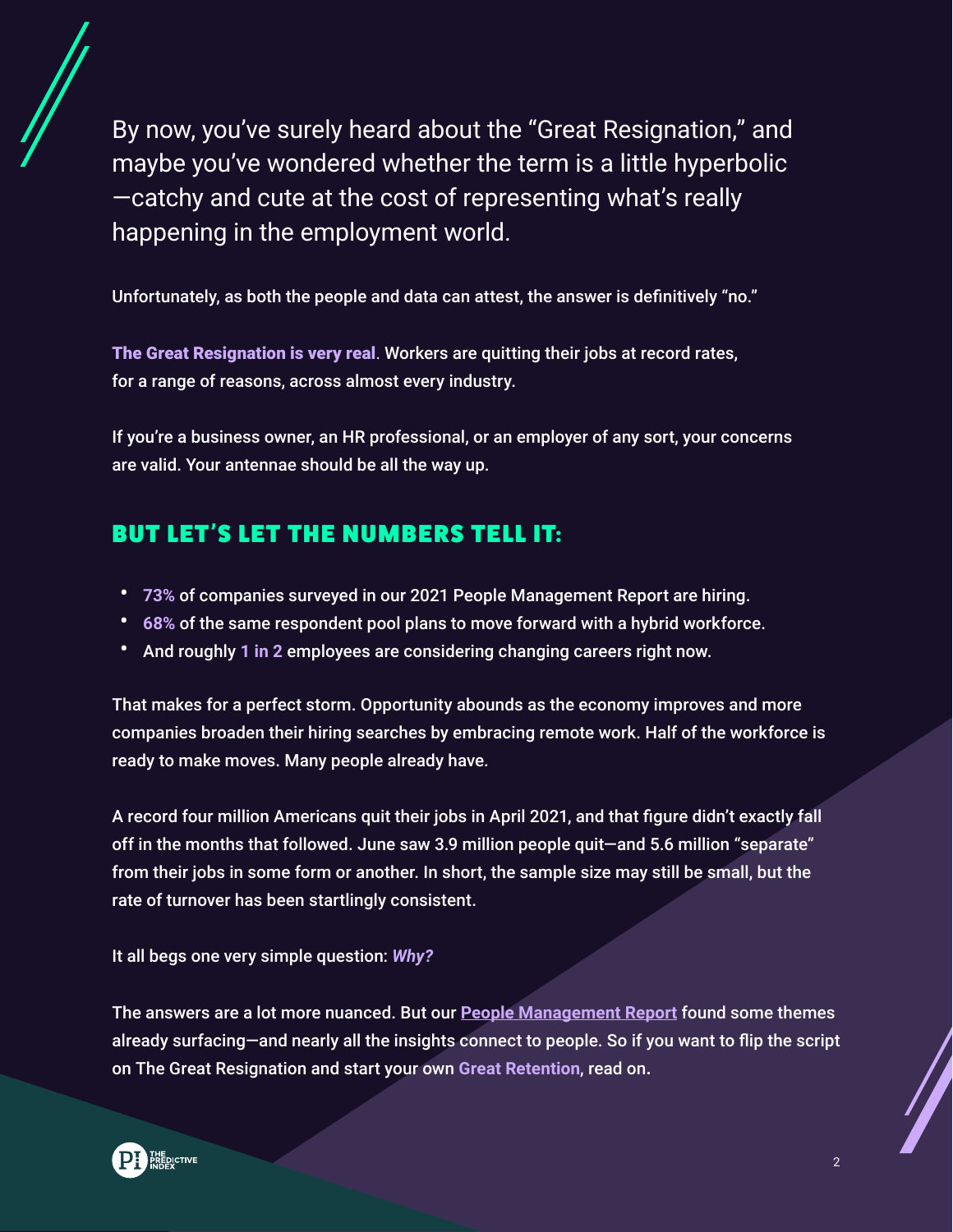# **MANAGERS** MATTER (A LOT).

The People Management Report focused on the people who often bear the brunt of turnover and attrition fallout: middle management.

When an employee leaves, it might not be on their manager to spearhead efforts to hire their replacement, but the manager is almost always left to pick up the day-to-day pieces. Rehires don't happen overnight.

Who takes on the extra work? Who figures out the team's adjusted resource capacity? Who's left to field questions and try to mitigate the morale hit?

The manager's job is extra difficult if the departing employee was an especially high performer, was well-liked by colleagues, managed ongoing projects… the list goes on.

But the data underscores another problematic trend: **Managers are struggling, too**.

- **• More than one-third (36%)** of respondents said their manager "seems burned out at work."
- That figure only **increased** when asked whether they felt burned out themselves (**40%**), and if most of their team seemed burdened by burnout (**45%**).
- Meanwhile **73%** of employees with burned out managers say team members also feel burned out, versus just **22%** of those whose managers weren't stricken with burnout.

It's not too hard to connect these dots: **Burnout is highly contagious**.

The stages before resignation include disengagement, reevaluation, and exploration. The earlier you can take action, the better your odds. Employee retention is certainly possible—it happens all the time—so long as you identify the who, the what, and the why.

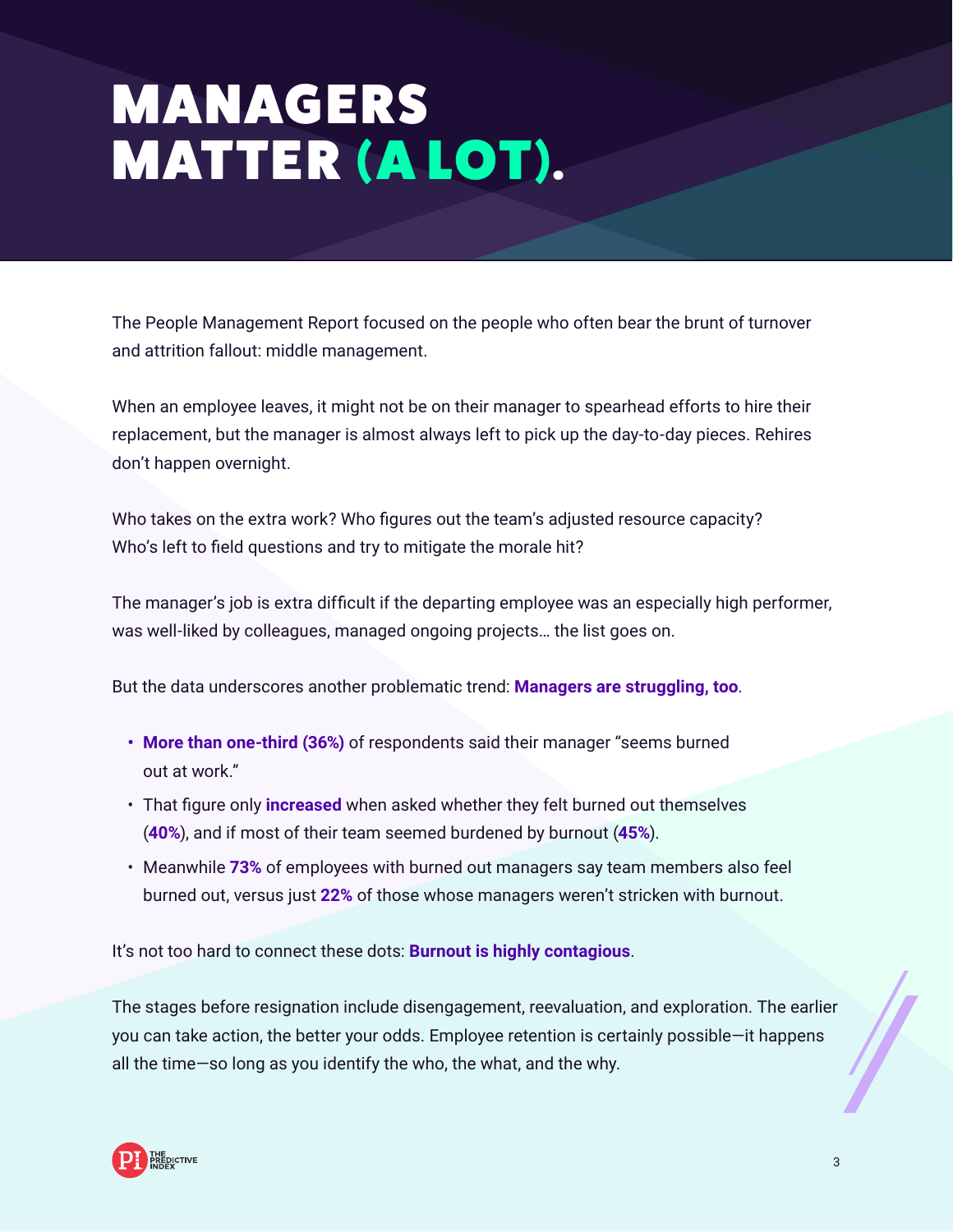## RETENTION STARTS WITH ATTENTION TO PEOPLE.

At PI, we too are focused on The Great Retention, and we're compiling tips to help answer some of the pressing questions everyone seems to have:

- **[Dysfunctional teams: the 5 characteristics](https://www.predictiveindex.com/blog/dysfunctional-teams-the-5-characteristics/)**
- **[Building and maintaining culture with remote teams](https://www.predictiveindex.com/blog/building-and-maintaining-culture-in-remote-teams-the-predictive-index/)**
- **[How to manage your hybrid team using PI Design](https://www.predictiveindex.com/blog/how-to-manage-your-hybrid-team-using-pi-design/)**
- **[10 employee engagement activities that work like magic](https://www.predictiveindex.com/blog/10-employee-engagement-activities-work-magic/)**

As pioneers in **[talent optimization](https://www.predictiveindex.com/software/)**, we're focused on what the people data tells us. And we're firm believers that, before you can address burnout or disengagement (let alone retention), you need to understand people's behavioral drives. With that foundation, you can dig into the "why?"

#### IT'S MORE COMPLICATED THAN JUST COVID.

The same report data indicates people aren't necessarily quitting because of COVID's most obvious effects on the workplace. In fact, 79% of respondents said they "feel comfortable" working in-person at this stage of the pandemic. **So, public health concerns and social distancing protocols are not the chief drivers of the ongoing exodus**. Psychological safety is often just as important as physical safety.

But definitive answers as to what's driving the attrition are tough to nail down. We know that for the first time in the history of McKinsey's *Women in the Workplace* study, **[women are leaving](https://www.mckinsey.com/featured-insights/diversity-and-inclusion/seven-charts-that-show-covid-19s-impact-on-womens-employment)  [the workforce](https://www.mckinsey.com/featured-insights/diversity-and-inclusion/seven-charts-that-show-covid-19s-impact-on-womens-employment)** at a significantly greater rate than men. Some of that is due to the fact that women still absorb a disproportionate share of the child care responsibilities, and too often are underpaid relative to their male counterparts.

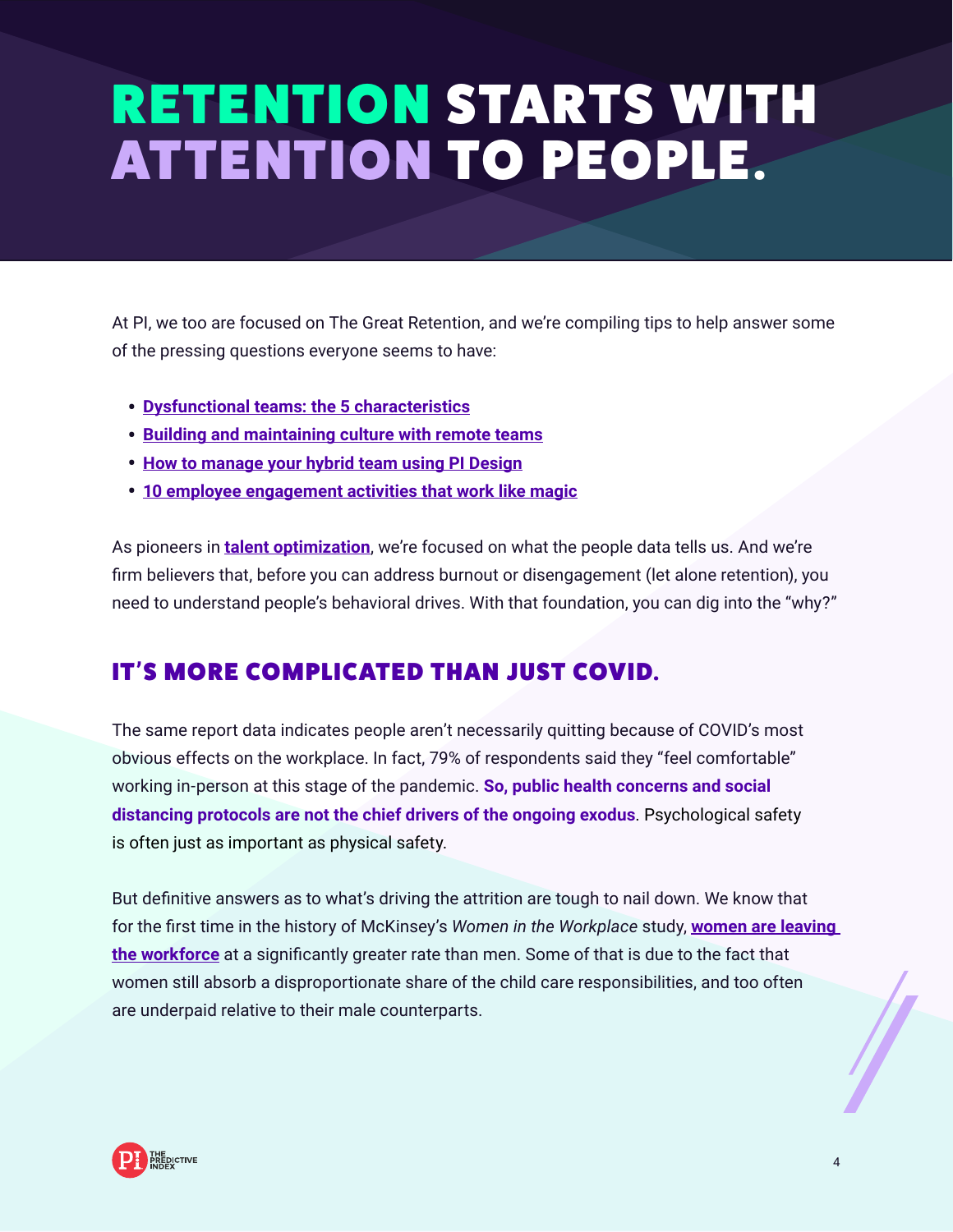#### Yet, exhaustion and burnout are hardly exclusive to women.

The People Management Report strongly suggests that managers are the catalysts for engagement and a positive workplace experience. We also know that the four primary **[forces](https://www.predictiveindex.com/learn/diagnose/resources/ebooks/solving-employee-disengagement/#:~:text=These%20boil%20down%20to%20the,company%20culture%20and%20senior%20leadership).)  [of employee disengagement](https://www.predictiveindex.com/learn/diagnose/resources/ebooks/solving-employee-disengagement/#:~:text=These%20boil%20down%20to%20the,company%20culture%20and%20senior%20leadership).)** are related to fit—specifically, fit with:



Manager fit seems to be especially crucial in a post-pandemic workplace. Is that because it's a workplace that places a premium on traits like empathy, self-awareness, and other forms of emotional intelligence? Our findings lean that way:

- **Confidence** (**33%**) was the most valued trait in a manager.
- **Effective communication** (**30%**) ranked second; but it was also the most cited skill managers lack.
- Meanwhile, **leading by example** and **scheduling 1:1s** were the top choices for ways good managers address a lack of team morale.

*The takeaway?* Talking to your people is crucial. It always has been, but at a time when uncertainty has reigned, managers who are willing to have the tough discussions (and maybe admit what they don't know) are more often deemed "good."

**And good managers improve a company's chances to retain its employees, in good times and bad.**

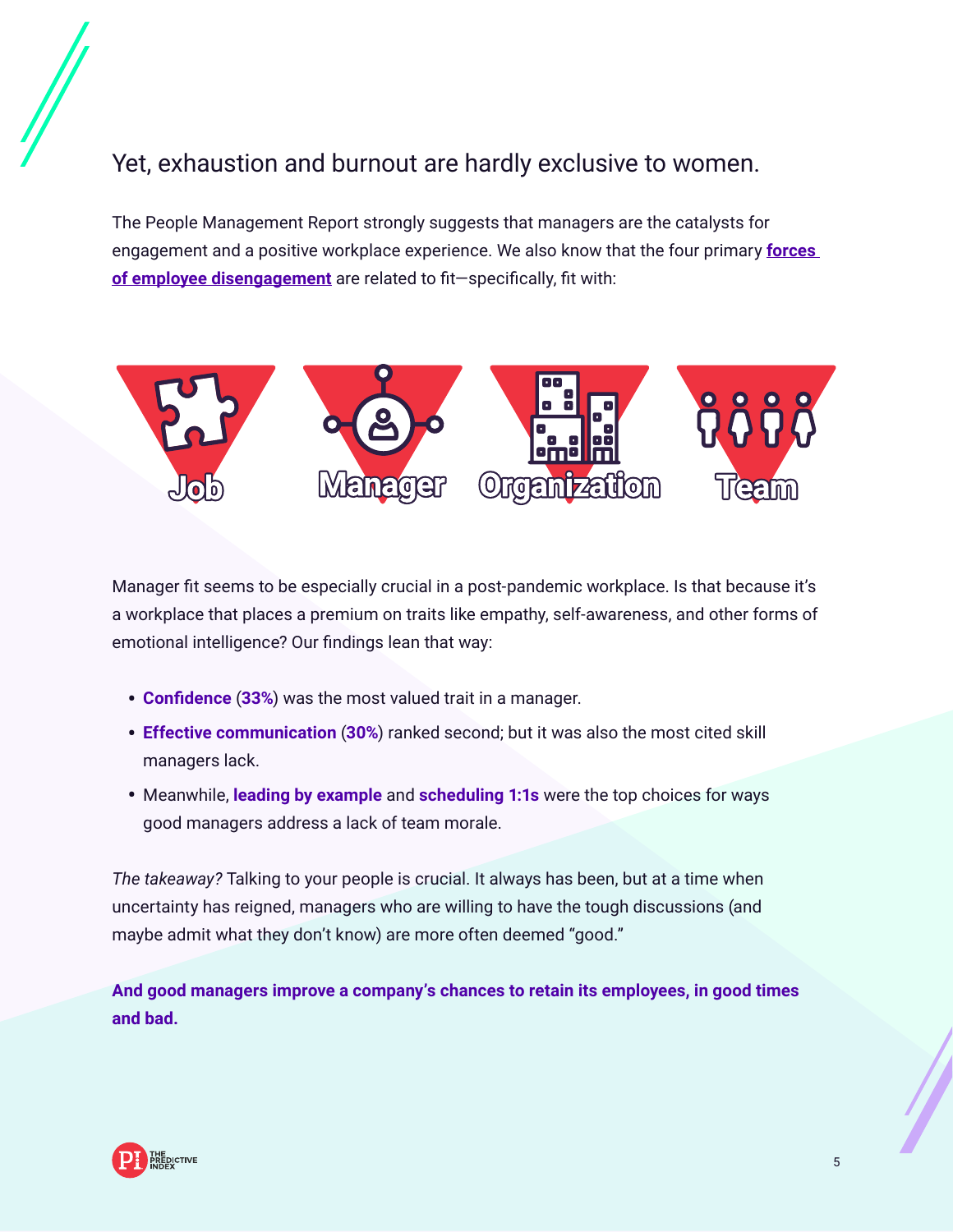### HOW CAN COMPANIES EMPOWER MANAGERS TO AID RETENTION?

Good managers understand it's not as simple as just talking to your reports. You can't solely rely on gut and instincts as you navigate disengagement and burnout. Fortunately, there are tools rooted in behavioral science that can help managers know when, how, and with what level of urgency to communicate.

You can start with engagement. **[Diagnose](https://www.predictiveindex.com/software/diagnose-engagement/)** where the problem is rooted—it's not always with the manager—and how it manifests with that individual. Do they stir up conflict? Do they check out entirely? If you understand their strongest behavioral drives, you can better recognize the signs of discontent.

#### LET'S CONSIDER SOME EXAMPLES:

If your manager is having trouble reaching an employee with a **[low extraversion drive](https://www.predictiveindex.com/blog/the-extraversion-drive-deconstructed/)**, video calls might not be the most comfortable medium for this person to articulate concerns. By proposing an occasional phone call or in-person discussion, their manager is demonstrating emotional intelligence, and a recognition of that person's behavioral preferences. If the same employee has a **[higher patience drive](https://www.predictiveindex.com/blog/the-patience-drive-deconstructed/)**, you can cater to their pace preferences by sending agenda points to review in advance. Little gestures can go a long way toward making employees feel understood, heard, and, engaged.

It's not just about people data, though. Managers also need clarity from the top. That confidence direct reports say they value most? It often stems from **transparency and alignment**. Managers who can articulate how on-the-ground tasks impact a company's stated goals and mission **[are more likely to inspire discretionary effort from their team](https://www.predictiveindex.com/blog/discretionary-effort/)**.

Empower managers with the right tools and information, and you'll be amazed at how the trickle-down effect plays out positively.

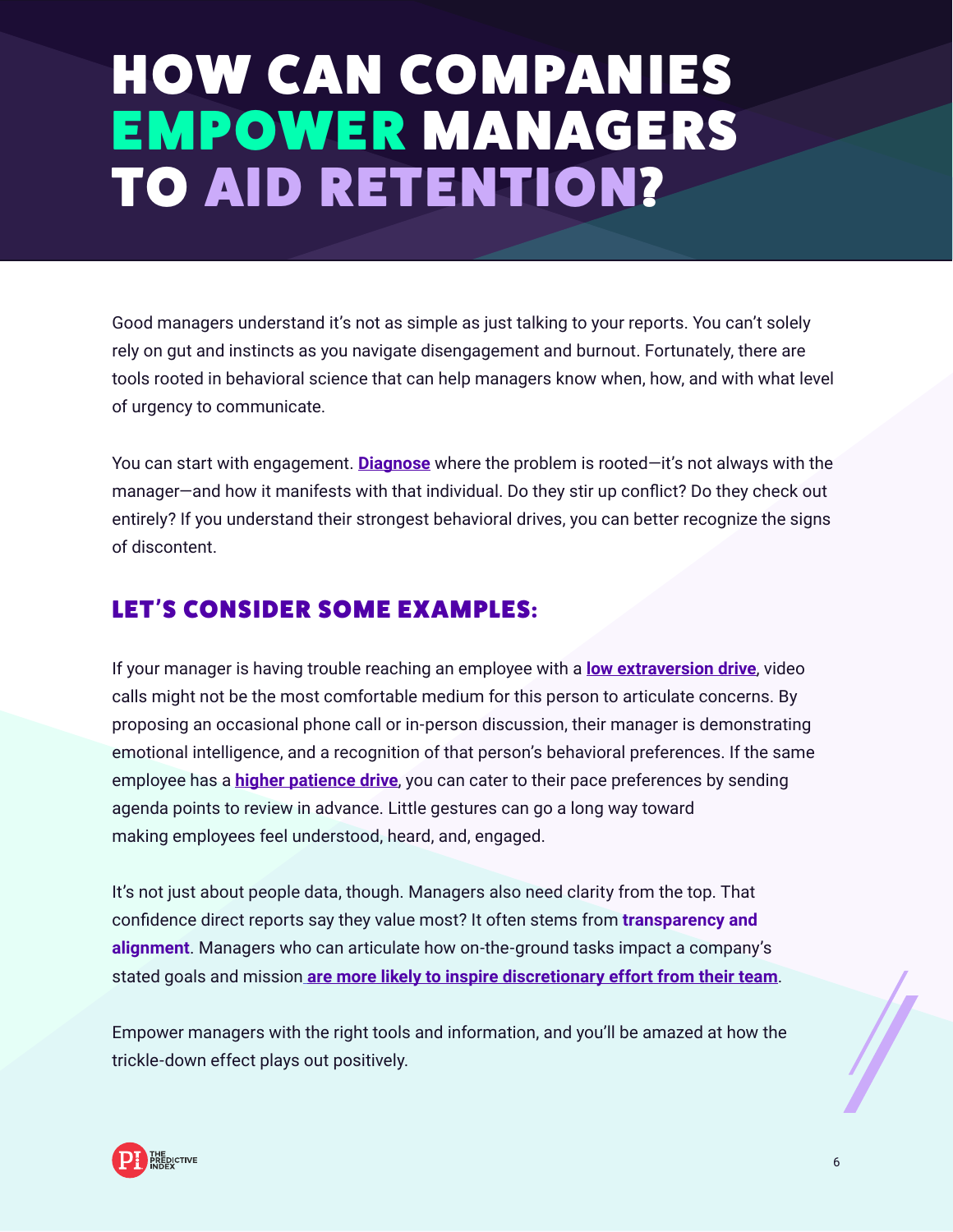### WHAT IS LEADERSHIP FEELING (AND DOING ABOUT IT)?

There's a longstanding cliché that executives hole up in their corner office, or take off on their private jet, unattuned to what's happening on the ground. They don't understand the pains and motivations of their employees.

The Great Resignation is unique in that the supposed ivory-tower dynamic isn't really playing out. Industry-leading organizations like Apple and Google were quick to implement full-time remote-work policies in 2020, and in 2021, even organizations that require on-site personnel **[are figuring out how to adapt](https://www.cnbc.com/2021/01/11/flexjobs-top-companies-hiring-for-work-from-home-jobs-2021.html)**.

There's a burgeoning sense of corporate understanding. To hear them tell it, many CEOs and COOs get why **[roughly half of the American workforce is considering quitting](https://www.cnbc.com/2021/08/25/great-resignation-55-percent-are-looking-to-change-jobs-over-the-next-year-.html)**.

"Employees have more choice than ever," Lattice co-founder and CEO **[Jack Altman told CNBC](https://www.cnbc.com/video/2021/08/23/the-great-resignation-employees-have-more-choice-than-ever.html)**. He and others view hybrid models as more than just a competitive advantage.

"That hybrid model is here to stay," **[acknowledged David Niu](https://www.cnbc.com/2021/07/13/employers-dont-think-many-workers-will-quit-great-resignation.html)**, founder and CEO of TinyPulse. "Almost every large company will have to have some hybrid option to maintain and staff their teams."

#### EMPLOYEE CHOICE IS ONE THEME, AND EMPATHY **IS ANOTHER.**

Leaders are seeing that they need to meet people on their level. That's made easier by the fact that everyone—from the CEO on down to the rookie individual contributor—experienced COVID's toll on the workplace. It created unique challenges for every employee, sure, but we all faced a common struggle that altered the way we view "work" for good.

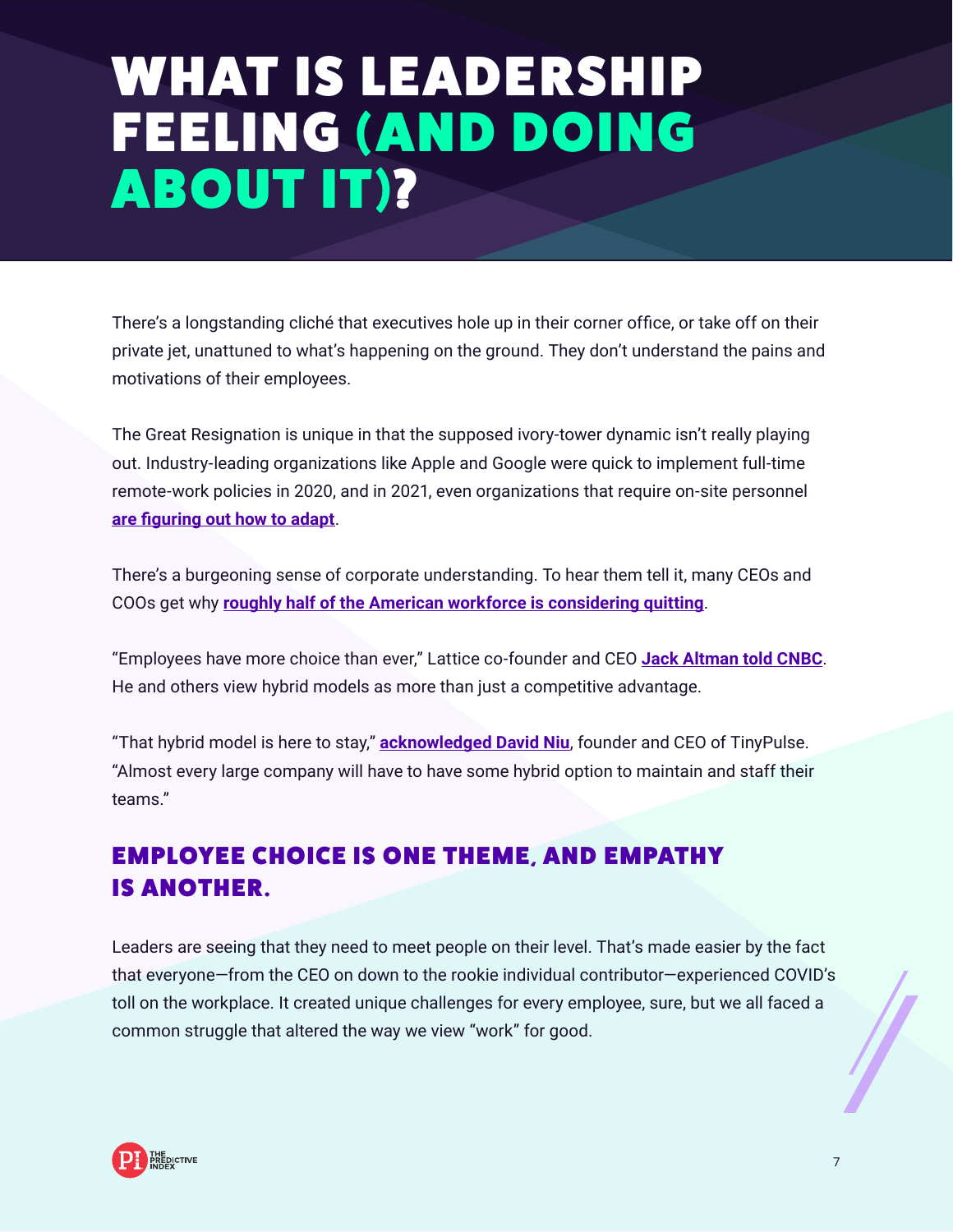

"People spent the past year-and-a-half trying to work while stuck in their homes during a pandemic, with no clear end in sight," said Mike Zani, CEO of The Predictive Index. "And that made many of us reevaluate what really matters. It shouldn't be a shock that so many people decided they don't want to stay in jobs that don't engage or inspire them."

And as hiring ramps back up, compensation is just one of many factors for job seekers to weigh. It matters, of course, but more people are willing to rethink salary alongside priorities such as time off, the ability to live and work wherever they want, and, perhaps most crucially, who they work with. **Job satisfaction has an entirely new definition now**.

Not every organization can implement a remote work policy. Teachers, doctors, nurses, and manufacturers, to name just a few, need to be on-site to do their best work. But every industry can assess employee engagement, and use that data to inform the choices they offer their employees.

Any company can benefit from an understanding of their people's behavioral drives, and **[how those drives play out within a team](https://www.predictiveindex.com/team-types/)** of like-minded (or contrasting) behaviors. In doing so, you can uncover gaps and amplify strengths, while also signaling to each employee that their perspective matters.

"As the nature of work evolves, so does the nature of engagement, motivation, and productivity. Key to everything is flexibility," noted Jackie Dube, VP of People Operations at The Predictive Index.

If business leaders carry one lesson forward from the COVID work era, let it be this:

#### PEOPLE DRIVE YOUR BUSINESS, AND UNHAPPY PEOPLE CAN JUST AS EASILY GRIND IT TO A HALT.

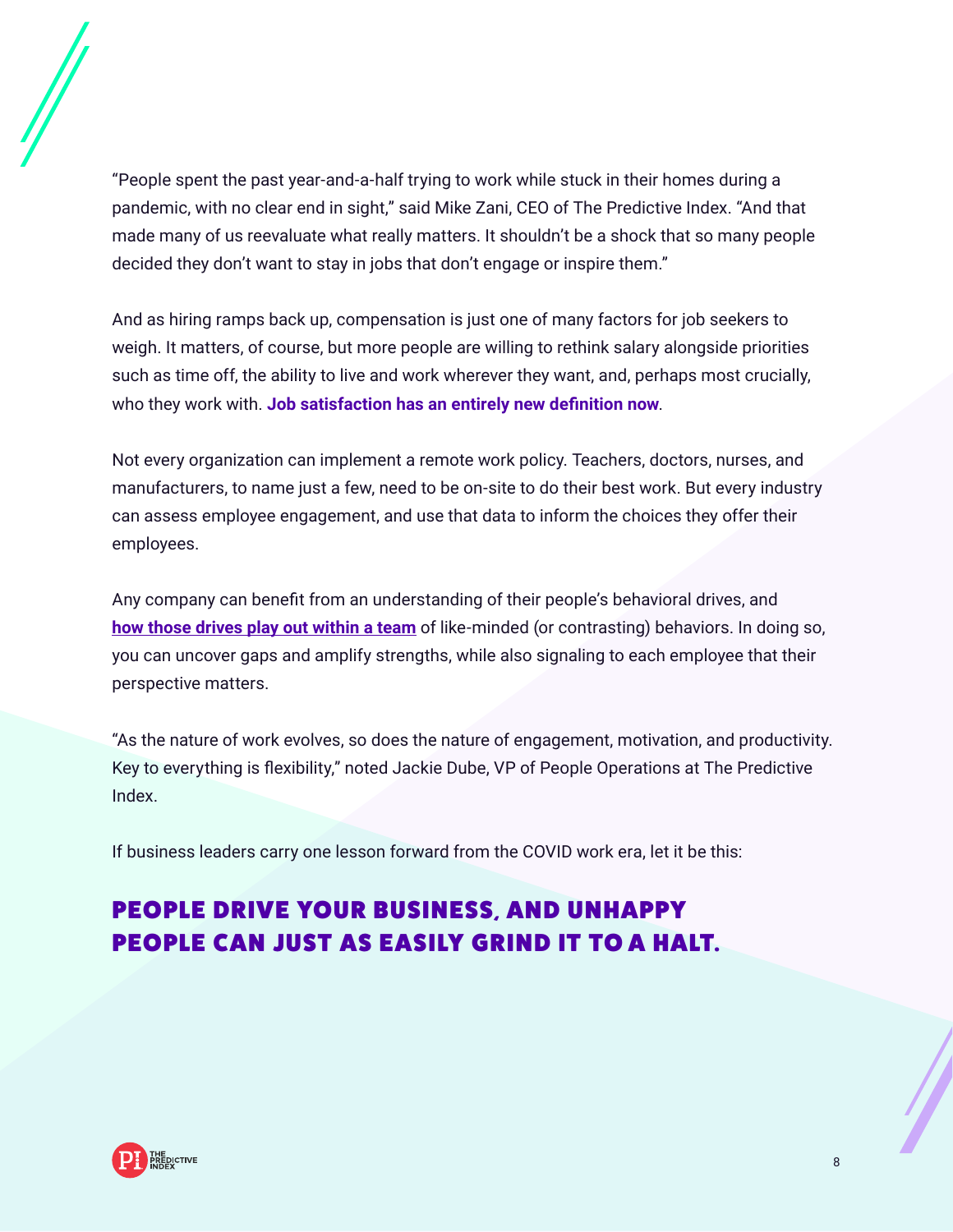### WHEN DOES THE GREAT **RESIGNATION END?**

That's the multi-million dollar question, and while we don't know for sure, all signs point to "not anytime soon."

Consider the top related Google search queries that follow that exact question:

When does the great resignation end?

 $Q$ 

| People also ask :                        |              |
|------------------------------------------|--------------|
| What is the great resignation of 2021?   | $\checkmark$ |
| What is the time period for resignation? | $\checkmark$ |
| What day of the month is best to resign? | $\checkmark$ |
| What is great resignation?               | $\checkmark$ |
| Is a 2 week notice 10 or 14 days?        | $\checkmark$ |
| How do I resign gracefully?              |              |